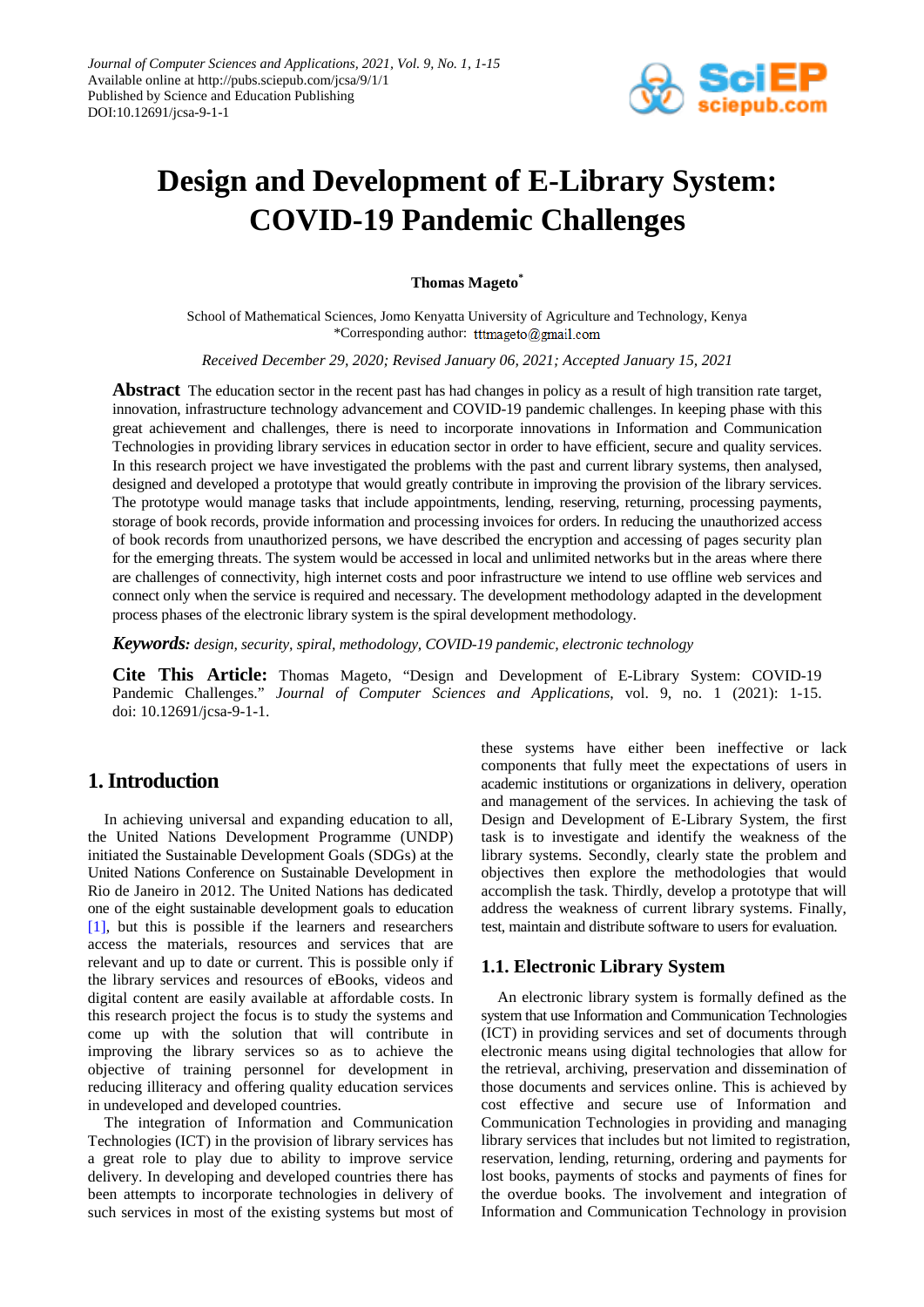of library services has numerous benefits that include the following;

- i) The electronic library services provide online and offline storage of documents and services that simplify and enhance the learning process.
- ii) The provision of unlimited access to library resources that include eBooks, journals and videos from anywhere at the convenient place and anytime.
- iii) The academic institutions libraries benefits from scalable infrastructure, role-based secure access, high performance and reliable to ensure seamless access to library resources.
- iv) The system provides management with unlimited access to search the library catalog, schedules, books and resources from anywhere, anytime at convenient location.
- v) The system improves the performance of libraries with dynamic reports, charts and graphs to review and track the progress for better decision-making.
- vi) The electronic library system is developed for easy entry of data that makes library services and operations free from errors.
- vii) The electronic library system can easily be fully customizable and adaptable to the needs of educational institutions to provide fast, reliable and secure services.
- viii) The choice and embracing sophisticated technologies is cost-effective and a viable choice for education institutions the use of digital libraries eliminates paper-based processes and maintenance overheads, improves productivity, reduces operation costs and saves time.

These benefits are realized in academic institutions and organizations that invest in Information, Communication Technology (ICT) by acquiring the electronic library system, personal computers, training of personnel, networking computers and maintaining the internet access in education providing institutions. These benefits are achieved if governments and private sector have joint partnership in providing recourses that will improve the infrastructures to enable the provision of the electronic library services.

In order to encourage stakeholders in institutions that are still using the partial automation of library services that have had challenges in the recent past especially during the outbreak of COVID-19 pandemic (disease caused by the severe acute respiratory syndrome virus 2 [SARS-COV-2]) due to fear of loss or change of jobs, there is need to sensitize the service providers on the benefits of the use of electronic library service systems in organizations and academic institutions. These benefits that are realized gradually includes, reduction of redundancy, reduction of information duplication as there is no more manual receipting of payments that requires balancing of accounts books every financial year, reduction on time spent on long queues during renewal or returning of books that is normally witnessed during closing times as the time of operation is limited to working hours of the working days, the errors that are incurred while lending books as a result of illegible account numbers or manual input are reduced to minimum and lastly but not least, the introduction of the system will open training opportunities in new technologies and not lead to loss of employment as perceived by many people in institutions and organizations whenever there is an introduction of automated systems.

In designing the electronic library system, the aim is to have the operations that are currently handled manually or are partially automated to be fully automated. In particular, the proposed system will fully address the concerns that have been witnessed in already existing systems that include the manual handling of books when borrowing or returning, manual receipting of fine payments, manual reservation of books and manual monitoring of order payments that made the already existing systems inefficient.

## **1.2. Statement of Problem**

The problem in this research project is to develop and demonstrate electronic library system prototype that would store, retrieve and manage books' records of lend, return, renew, reserve, process fine and process lost books' payments in supporting the provision of quality, affordable and secure services for all using appropriate and scalable technologies.

## **1.3. Objectives**

#### **1.3.1. General Objective**

The general objective of the research project is to study, analyse, design, test and implement an affordable and comprehensive electronic library system in approved and registered education providing institutions and organizations.

#### **1.3.2. Specific Objectives**

- a) Study and identify the weaknesses of existing electronic library systems.
- b) Design and develop database managed to store books' records for easy retrieval in providing the necessary information to students, researchers and management in education provision institutions.
- c) Design fast, reliable, secure and effective electronic library system that would store and integrate records of appointments, reservations, lending, returning and payments for effective delivery of library services in academic institutions and organizations.
- d) Develop secure, dependable, efficient, affordable and usable electronic library system using appropriate and scalable technologies.

## **1.4. System Requirements and Specifications**

The system user requirements of the proposed system is intended to bridge the gap resulting from ineffective existing systems that have not met the user expectations. The user requirements for the proposed electronic library system includes the registration of members, management of book records of reservation, lending, fine payments and appointments. In the proposed electronic library system the system requirements specification [\[2\]](#page-14-1) includes the following;

i) The user shall be able to register as a member, supplier or employee on a presented electronic form where the user is required to fill biodata.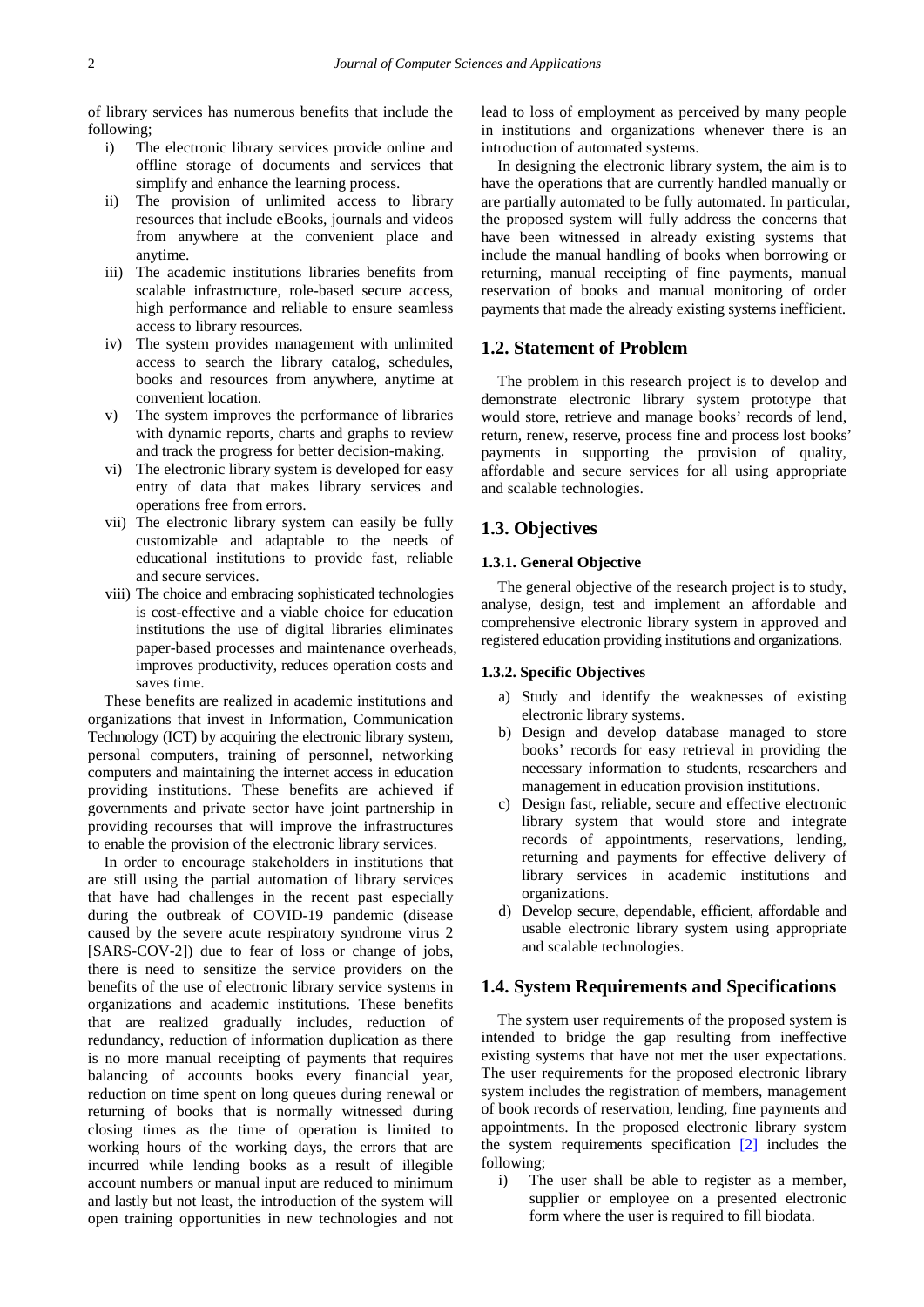- ii) The system shall allow the user to search information on books, journals, videos and digital materials.
- iii) The user shall be able to register new books, journals, videos and digital materials.
- iv) The user would conveniently make appointments or cancel appointments.
- v) The system would allow payments of fines for overdue books, payments of lost books, videos, digital materials and journals from user commercial accounts.
- vi) The stored biodata shall be altered by filling the update electronic form whenever there is change or variation of the current compared to the initial submitted data during registration.
- vii) The system shall generate reports on request and users shall be allowed to view the appropriate relevant information.
- viii) The system shall be available 24/7 for the users.
- ix) The system would meet the standards of good software qualities described simply as maintainability, dependability, efficiency and usability characteristics.

## **1.5. Justification of the Study**

The research project is an important study due to the increase of enrolment as a result of change of policy in the education sector that target the 100% transition rate at all levels. Secondly, due to the COVID-19 pandemic the students and employees are advised to work from home as a measure of keeping the social distance and avoiding contact, since operations in all sectors need to work normally and optimally, then the solution is to make sure most of the operations and services are automated. This will then eventually lead to reduced long queues seeking for services at the libraries and will be in line with the ministry of health protocols and guidelines for COVID-19 pandemic.

## **2. Literature Review**

The involvement of Information and Communication Technologies in the education sector has remarkably changed the provision of education. In the United States the libraries are slightly involved in providing electronic library services, for instance the public libraries provide mobile libraries services of Google guidance location, eBooks retrieval services, video and audio download [\[3\].](#page-14-2) The functional requirements of the system design for these systems are based on atomicity, uniqueness and principle of reducing redundancy. The introduction of new technologies in academic institutions is the trend in the operations of internal management activities. These technologies include software for financial management, electronic learning, archival management, student management systems and library systems [\[4\].](#page-14-3) The libraries in academic institutions are important as the institutions and organizations ranking depends on how well they support programmes with the print and electronic resources [\[5\]](#page-14-4) services.

In the past, library services were only available at the location of the library buildings in the academic institution and organizations but in the recent times this has changed due to the introduction of new technologies in the provision of services such that the library management systems are now established as tools tasked to offer operations and services [\[6\]](#page-14-5) of online public access catalogue and circulation. The open source systems have in the past been preferred as alternative to the expensive proprietary software and have found a market in many institutions especially in developing countries due to the independence, low cost of implementation and maintenance. Further, the open source are free from costs of subscription and the buyer has the provision of modifying the software to suit the organization needs, an opportunity that is not granted in proprietary systems [\[7\].](#page-14-6) The requirements and infrastructure for the initiation of automated library systems in institutions and organizations have been defined that may include computers, supporting hardware, networks connectivity requirements and standards [\[8\].](#page-14-7) The absence of reliable network and larger bandwidth [\[9\]](#page-14-8) will result in slower and ineffective system that may not be reliable in providing services. In order to improve the connectivity and reliability of the services in the proposed system, the consideration of using networks with larger bandwidths connectivity [\[10\]](#page-14-9) subject to available resources will be given a higher priority.

The main objective of the library system has been given as providing up-to-date and availability of the services at all times with minimal errors in the local and limitless geography wide area networks. This system can be faulted as one that has emphasis on the services of learning materials of eBooks, videos and digital records but most systems have not incorporated the services like the payments of lost books, fines of expiry books and the long queues witnessed in most libraries. The inclusion of the components of appointments and payments will be a milestone in the provision of the services. However, the problem of authentication of the information that is available in the internet remains a challenge in the past and present systems. In the proposed system security and access of services and resources from credible and recognized sources would be top priority and the system will only store and access information from recognized sources [\[11\].](#page-14-10)

## **3. Methodology**

In developing well-structured and quality software product that is delivered in good time, it is good practice to prepare a document that outlines the phases and detailed description in each of the process phases that the developer wishes to adopt in the system development process. This document is normally prepared before the start of the development of the software product and acts as guiding document that may be used in developing the software product. A well prepared document will indicate and give evidence of technical understanding of the electronic library system that need to be developed that will ultimately meet the user's requirements. The preparation of this document will therefore enable us to achieve the objective of producing quality software that is reliable, usable, reusable, maintainable, portable, robust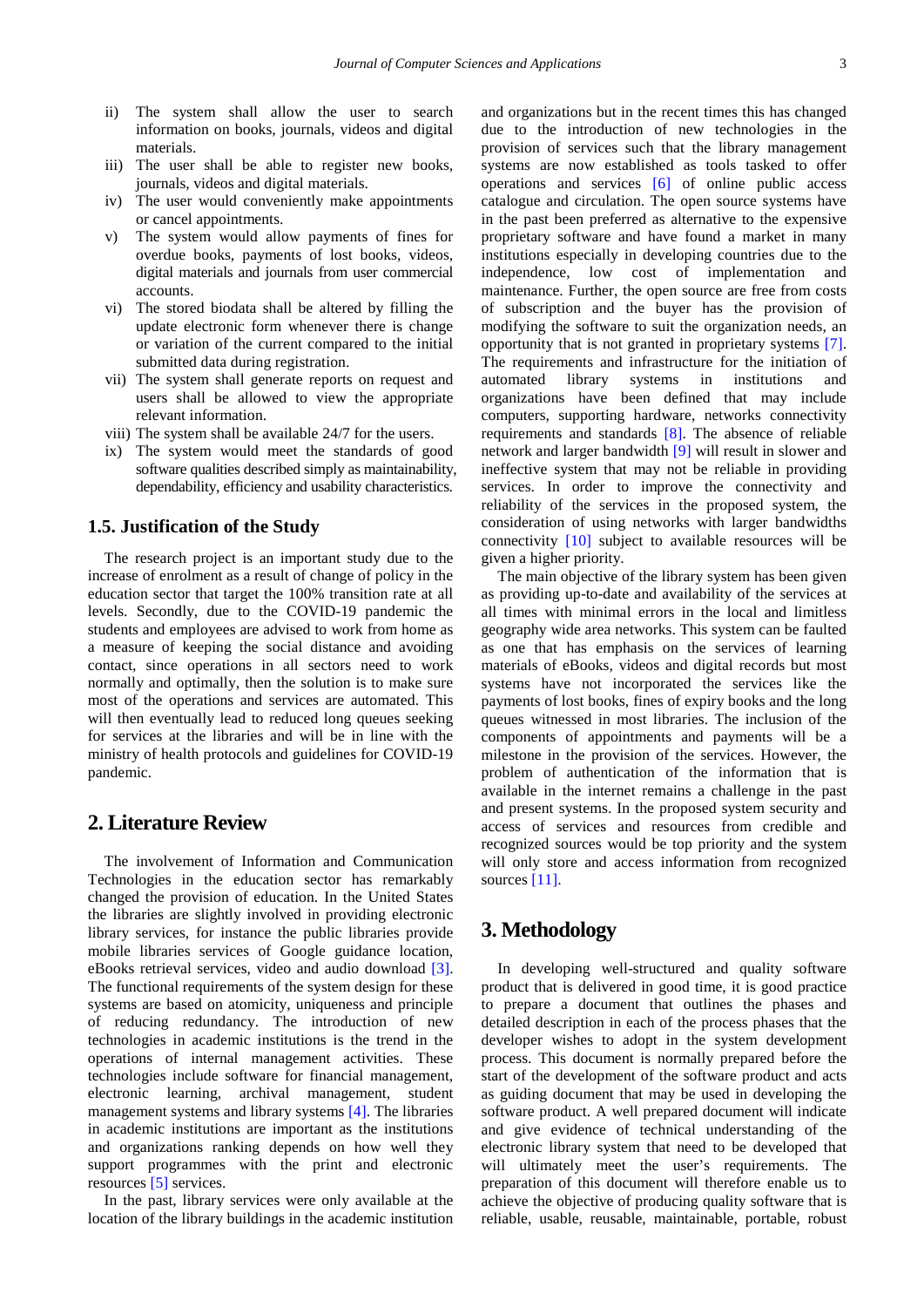and efficient. The classical phases of the software development process include requirements, specification, analysis, design, implementation, testing, deployment and maintenance. The selection of the software development process methodology is an important decision that programmers have to make as the methodology lays down the rules that delivers a credible and well-structured working system product. The methodologies that evolve systematically and predictable system software are the waterfall methodology, spiral methodology and iterative methodology [\[12\].](#page-14-11) In this research we adopt the spiral methodology as described below.

## **3.1. Spiral Methodology**

This is the development of management system that is flexible compared to the waterfall methodology. In spiral methodology there is an attempt to produce a complete system product on completion of every cycle where each subsequent cycle involves improved requirements, specification, analysis, design, implementation and testing phases. In the first cycle, the first version of the system that runs but may not be perfect is made available and documented. The process is repeated in the second, third and subsequent cycles until a satisfactory system product is produced and documented. When all the phases are completed to the acceptable standards and documented the product is then deployed and finally the maintenance phase is carried out that will gradually meet the users' specification [\[11\]](#page-14-10) if it is successfully completed.

The spiral methodology mainly focuses on adaptability and is suitable methodology whenever system developer wish to reduce overheads, for instance, the rationale, justification, documentation and development meetings. In particular the spiral methodology is favourable when system requirements are changed from the initial requirements as a result of change of mind in the part of the client or due to change of technology. The process phases of requirements, specification, analysis, design, implementation, testing, deployment and maintenance are depicted as shown in Figure 1. There is one common weakness to the iterative methodology that makes it unpopular as compared to the waterfall, agile and spiral methodologies, that is, it does not have good documentation and therefore not well structured that would eventually make the electronic library system difficult to evolve and maintain. In this project we would adopt the spiral methodology and not the waterfall, agile or iterative methodologies due to its strengths that include the following;

- i) Risk management is easy in this type of model. When you are handling expensive and complex projects, risk management is a must. Moreover, Spiral model has the ability to make any software testing project transparent.
- ii) The customer can see and review the test and different stages
- iii) The projects can be separated into groups to make the management of the various components easy and manageable.
- iv) The documentation is systematic and can be controlled for better management
- v) The project development will be well planned and more realistic as development progresses.

In the development of the proposed electronic library system the first phase would be to identify the electronic library system requirements and specification once the system objectives have been specified. This is followed by the system analysis phase where the use cases and actors are identified and modelled. Since the methodology chosen is spiral, testing will be run after the development process. When the design phase is complete and documented, it is followed by the implementation phase where the design is translated into algorithms and the source code. Again during the implementation phase, the phases of requirements, specification, analysis and design are refined to improve the software product. The testing phase commence when all the phases of requirements, specification, analysis, design and implementation are complete and documented. This phase involves the evaluation of the product using the test data that would be stored in the database. The faults that are identified in this phase are corrected as well as the revision and refinement of the previous phases to reflect the new development changes in the electronic library system product.



**Figure 1.** Spiral development methodology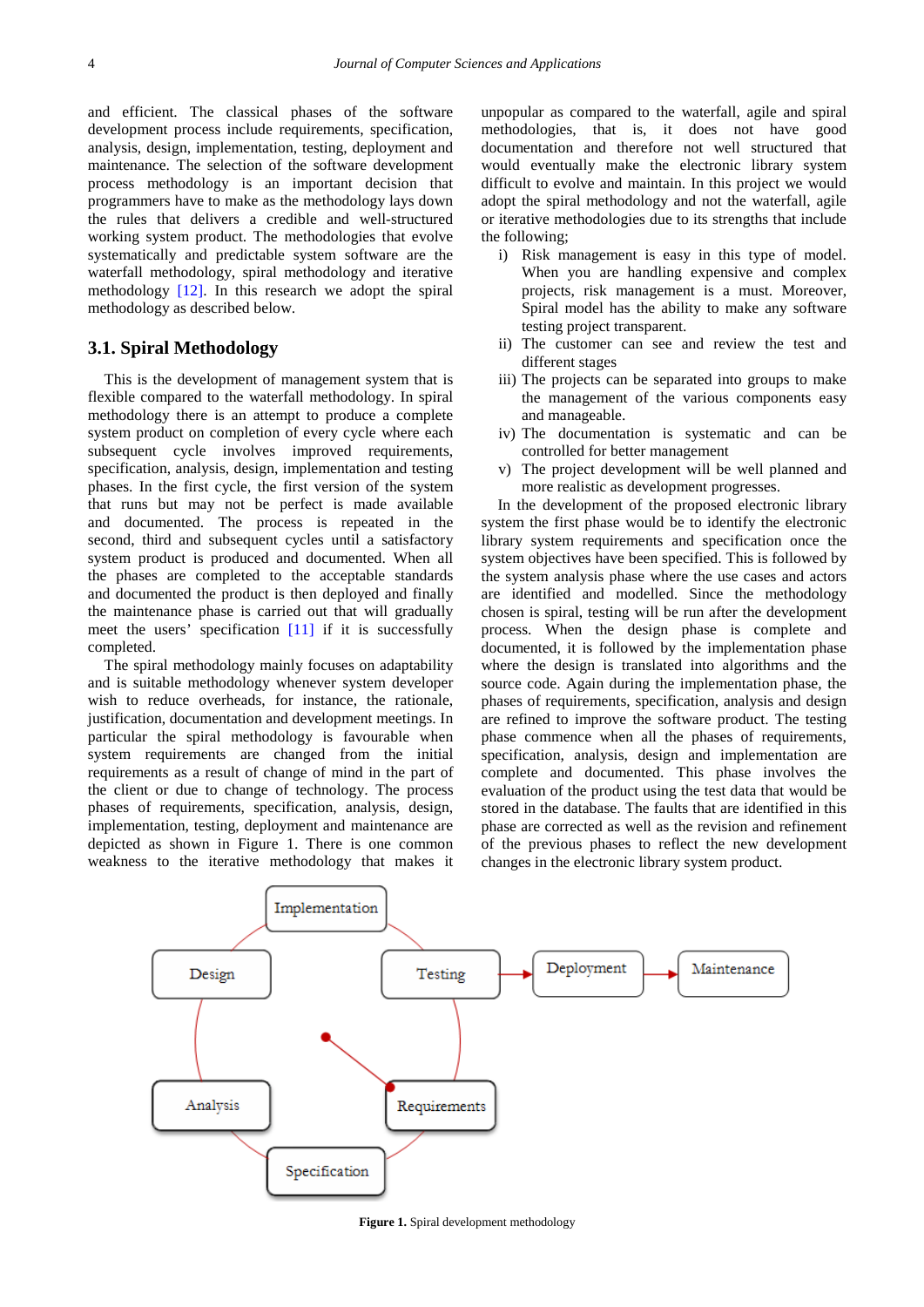## **3.2. Operating Systems**

The programs that control the execution of application programs and act as an interface between applications and the computer hardware are referred to as Operation Systems. The main objectives of the operating systems include provision of interface that is convenient for the computer users through its service programs that manage the hardware and software, enables the users to use the computer resources and manage hardware efficiently, protects the computer resources by controlling access to the use of the computer and enables only people authorized to use the computer resources access [\[13\].](#page-14-12) An operating system that will guarantee the security will not only safeguard the information of organizations but will also result to people and organizations having confidence with organizations that protect their privacy especially if the stored information is personal or private. There are many operating systems available for developing the electronic library software product. The selection would be from the commonly used operating systems and not limited to Windows, Linux and Mac operating systems. The factors considered for the decision of selection of a suitable operating system for developing the electronic library system are based on the strengths that includes the cost, reliability, security features, support of the hardware devices and complexity of the operating system

An operating system that meets these requirements is the Linux operating system. First, Linux is an open source operating system, hence no cost required to acquire the operating system as compared to for instance the windows operating system. Secondly, Linux is reliable as compared to Windows. Thirdly, Linux is more secure than its competitors, even though it can also be attacked, but overall it is better than the competitors. Fourthly, Linux supports a variety of hardware devices even though Windows operating system is still rated high when considering the usability, easiness and compatibility. Considering the strengths of Linux and other operating systems, Linux is a better selection as compared to the other existing operating system [\[14\]](#page-14-13) and therefore we recommend that we adopt the Linux as the operating system of choice for the electronic library system.

## **3.3. Programming Languages and Database Management Systems**

The electronic library system application would be developed in Java object-oriented programming language. The decision for the election of Java programming language has been arrived at after considering, comparing and evaluating the core features of Java language and other object-oriented programming languages. The Java language has been rated highly in creating powerful applications with outstanding features that includes being well structured, well designed, platform independent, secure and robust [\[15\]](#page-14-14) programming language.

The Database Management System (DBMS) that is proposed for development of electronic library system is PostgreSQL and the reasons for this decision are based on the factors that includes, first PostgreSQL is an open source object-relational database system and therefore there is no cost required to acquire the system, secondly, it is portable and therefore can be run on a number of versions of Linux, UNIX and Windows Operating Systems, thirdly, it has programming interfaces for a variety of programming languages that includes C++, Java, Perl, Python, ODBC and JDBC, fourthly, it is considered fast as compared to Oracle and other object-relational database management systems, fifty, it is stable and compliant object-relational database management system and lastly but not least, it is available, flexible and has security features that are considered compliant to the required standards of a secure and scalable system.

#### **3.4. System Constraints and Challenges**

The proposed system is expected to have constrains and challenges while providing the library services. First, there are projected connectivity challenges as a result of poor telecommunication infrastructure, high internet connection costs and lack of access to international bandwidth in most of the undeveloped and developing countries. Secondly, the services provision requires well trained personnel in information and library management skills to effectively provide the services and maintain the system. However, persons with these skills are rare compared to the population seeking the services in many undeveloped and developed countries.

## **4. Analysis and Design**

#### **4.1. Analysis**

The analysis of the existing systems plays a major role in developing software as it is the stage where system specifications are modelled. The requirements specifications are commonly modelled using Unified Modelling Language [\[16\]](#page-14-15) techniques. The preferred and usually used unified modelling language technique in object-oriented analysis is the use case diagram. In collecting and gathering information on the requirements of the electronic library system various methods considered for the purpose includes, interviewing library service providers, interviewing education services beneficiaries, observing and participating in using current operational library systems, studying and analysing library systems and studying and analysing library system documents.

The study of library documents, interviews of stakeholders and observation of the systems currently in operation in many countries reveal that the systems are inefficient in service delivery and lack subsystems that effectively manage appointment schedules, payment of fines, reservation, lending, returning and managing the journal and digital material records [\[17\].](#page-14-16) The proposed electronic library system is expected to address the current system faults and incorporate the concerns of the stakeholders and users so as to evolve an efficient, credible, scalable and secure system. The electronic systems in the recent past have had some of the components integrated with information and communication technology but there has never been an existing electronic system that is efficient, credible and secure that comprehensively satisfies the requirements of education service seekers in many countries as there have been reported complains of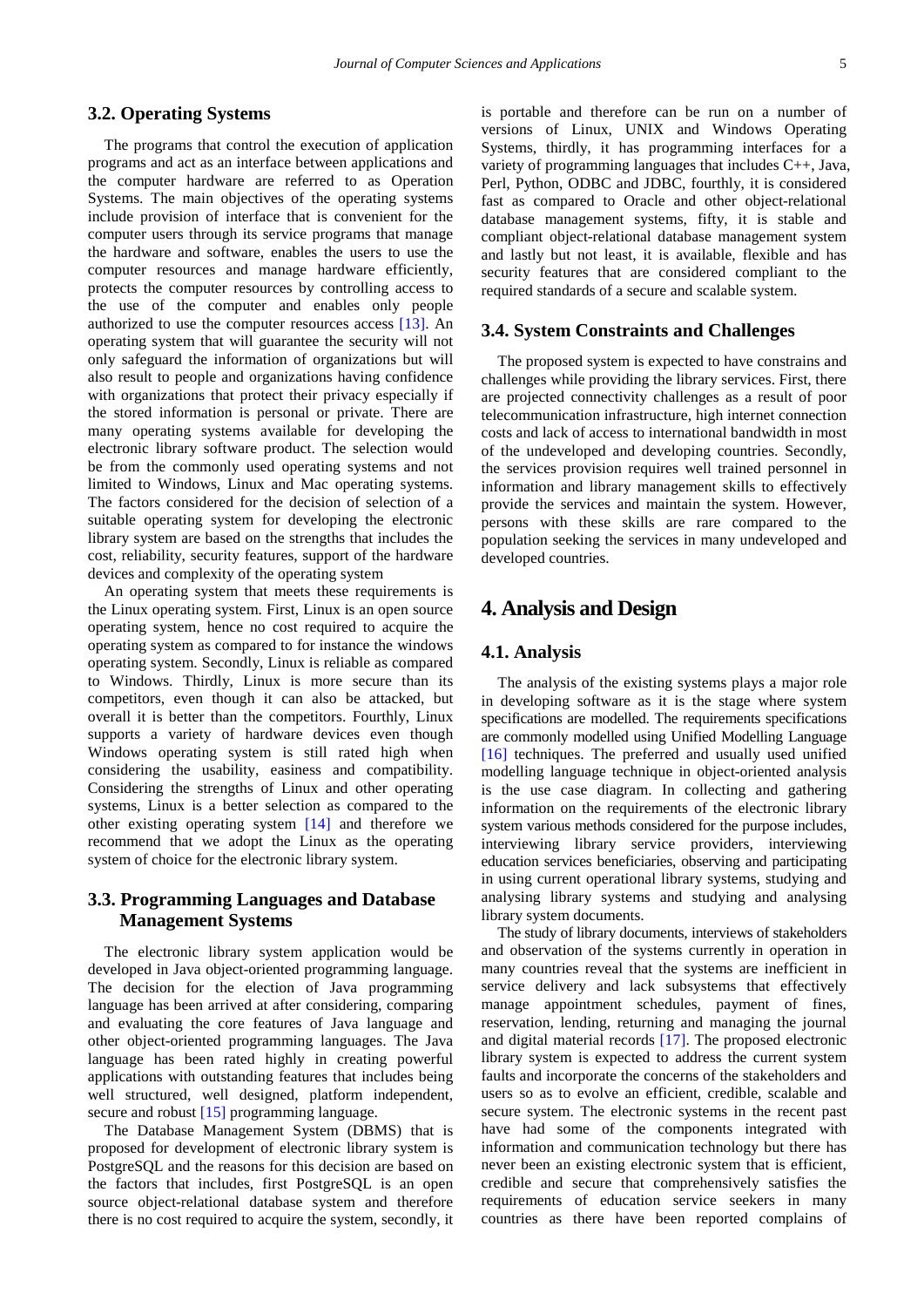inefficient delivery of services due to fault system or lack of some crucial components that are important in order to evolve an electronic system that is operational and provides services optimally.

## **4.1.1. Use Case Diagram**

The construction of the use case diagram represents the modelling of use cases identified to capture the system specifications that are feasible to individuals or subsystem in the proposed electronic library system. The individuals and subsystems that interact with the identified use cases are commonly referred to as actors. The identified actors in the proposed electronic system are mainly classified as non-members and members. The specific actors identified in the proposed electronic library system includes but not limited to librarian, member, accountant, administrator, vendor and non-member. The use cases are modelled as represented in the use case diagram in Figure 2.

## **4.2. Design**

The design of the system is the crucial and important phase of system development where system specifications are modelled using class diagrams and construct user interface diagrams that may be used in capturing new inputs, editing and displaying system information. Since the system will require the storage of data, the class diagrams will then finally be translated into relations while the attributes will be the columns in developing the database. The class diagram is a Unified Modelling Language technique commonly used in developing object-oriented solutions. In designing our solution we need to identify classes, attributes and operations for the electronic library system. The classes identified for the system includes the member, employee, appointment, account, payment, supplier, book, order, lend and, reserve.

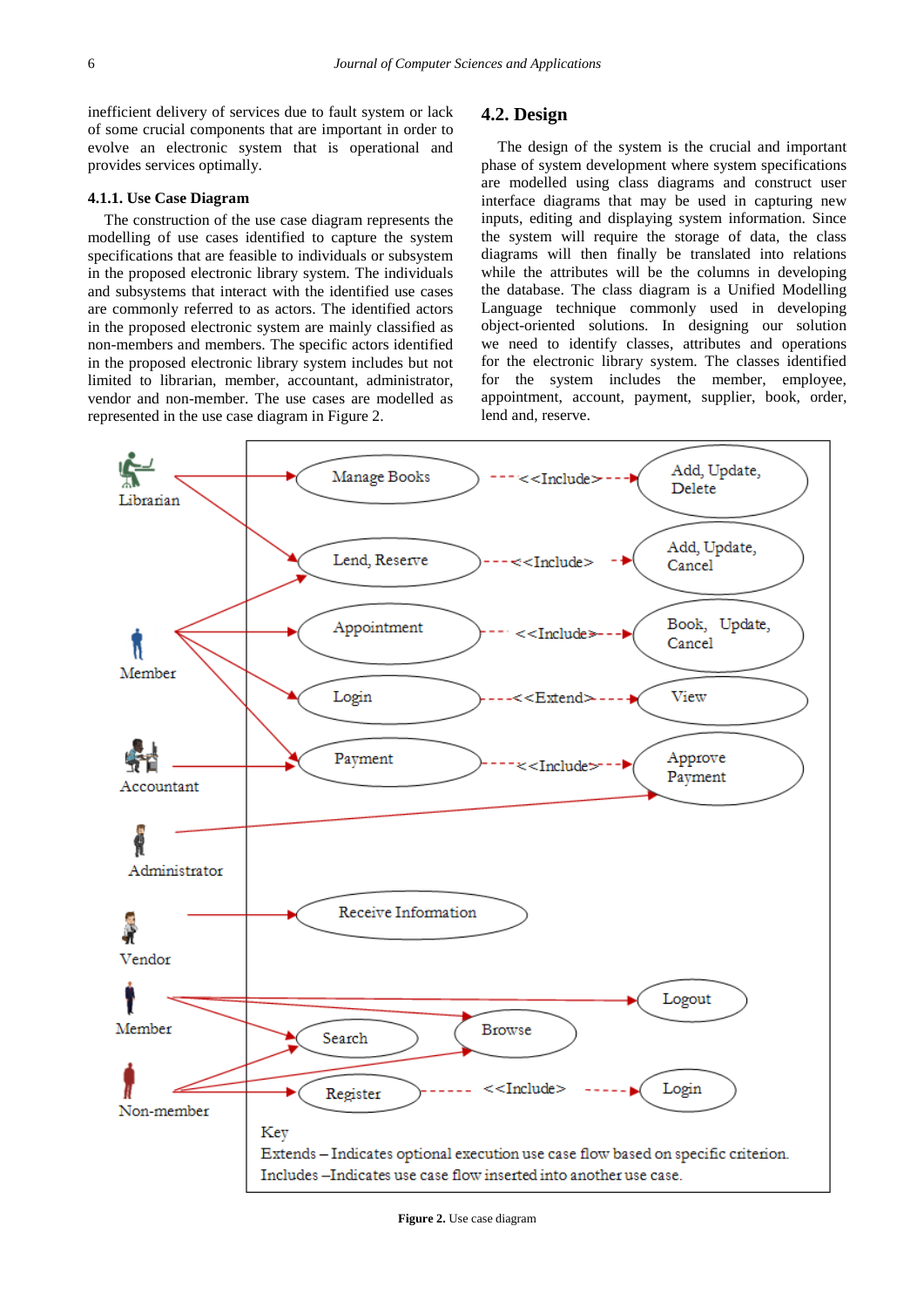The process of using set of restrictions to exclude certain undesirable properties in the design is referred to as normalization. The normalization process is given a high priority in design of systems since it leads to well-designed database by reducing the amount of duplication, storage space requirement and update anomalies and improving the natural representation of information in the database. In order to construct the class diagrams, the classes and relationships are represented in the class diagram. All the possible relationships are considered and all those relations that are found to be many-to-many are further decomposed to one-to-many while those that are found to be one-to-one relationships are discarded from the final class diagram.

The decision on the selection of data types for the attributes depends on the size of the value stored and the nature of manipulation expected on the data value. If the data value is involved in computation then integer is appropriate if the data value is a whole number while double is selected for the data value that comprise of both whole number and fractional part. The data values that are not used for manipulation for instance the identification data values the string data type are commonly used because they have good concatenation properties and wide range of data values as they use the characters 0 - 9, a - z and  $A - Z$ .

## **4.3. Sequence Diagram**

The sequence diagram is usually constructed due to its importance in validating the logic in the description of electronic library system and help in detecting unforeseen defects in the design. In the system we construct the sequence diagrams for validating new member registration, member login and employee login as shown in Figure 3a - Figure 3c. In Figure 3a the new-member makes a request to register as new member by clicking the register button on the home page. The new member then input personal information that includes number, name, address, phone and email. The electronic library system validates the new member information and sends feedback to the new member that the registration is either successful or unsuccessful.

![](_page_6_Figure_6.jpeg)

**Figure 3a.** New library member registration sequence diagram

![](_page_6_Figure_8.jpeg)

**Figure 3b.** Library member login sequence diagram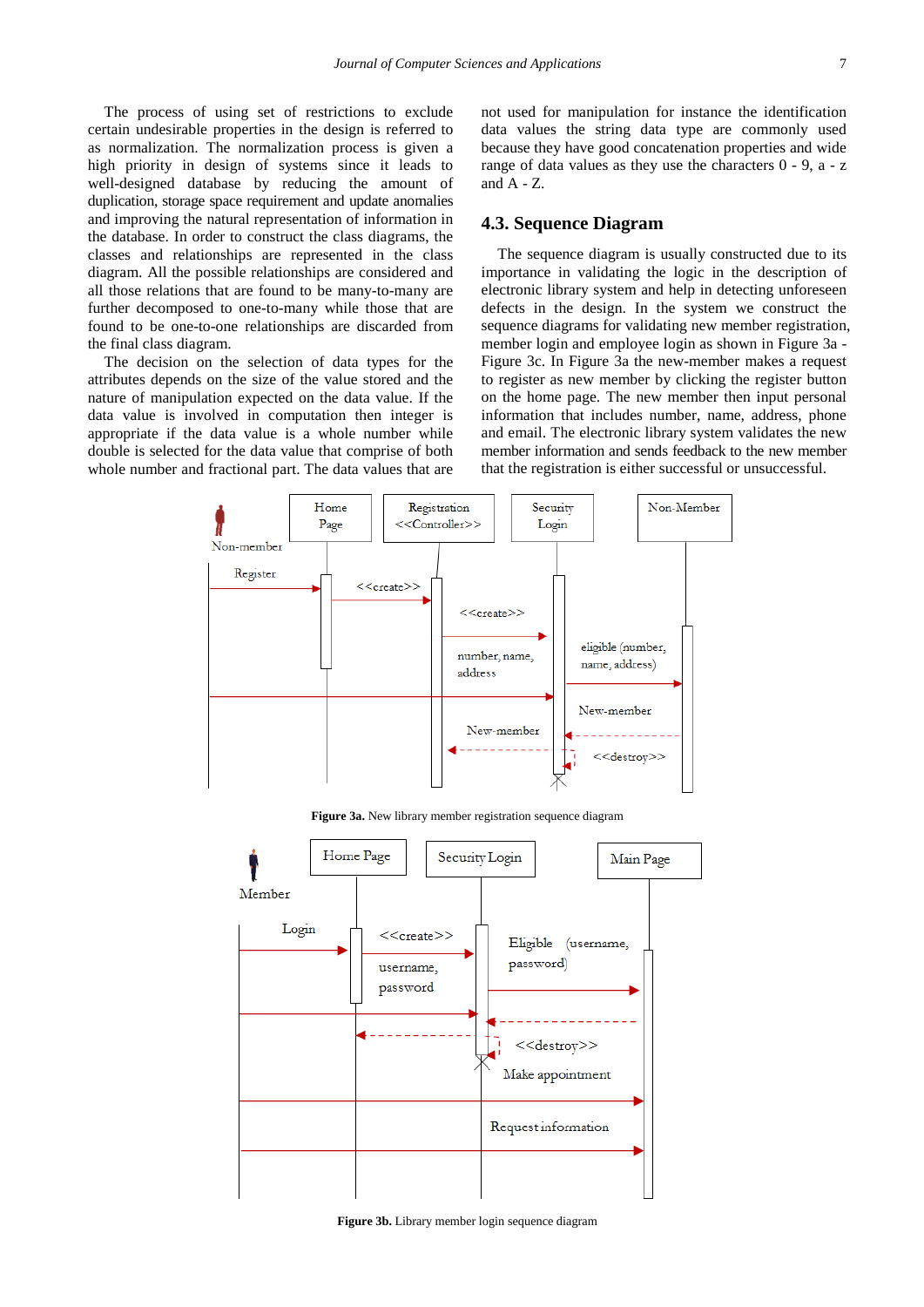![](_page_7_Figure_1.jpeg)

**Figure 3c.** Library employee login sequence diagram

In Figure 3b the member makes appointment request by clicking the login button on the home page, then input the username and password. The system validates the member login information and gives feedback to the member that may be the main member page or login unsuccessful message.

In Figure 3c the employee who may be the librarian, accountant, administrator or system administrator requests members' records information. He/she first clicks the login button on the home page and then inputs the username and password. The system validates the employee login information then gives feedback to the employee that may be main page on successful login if the credentials were correct or homepage if login was unsuccessful due to incorrect credentials.

#### **4.4. Database Development Design**

The database development is an important process that requires well planned and properly set rules and standards in order to evolve quality, consistent, secure and well-structured system. A poorly designed database may lead to inconsistence, breach of privacy, redundancy and loss of business if the database does not meet the specifications, targets and objectives for which it is designed, that are broadly given as the ability to support relationships among the relations, provide solution to

problems for which they are designed, impose integrity constraints, improve efficiency and accommodate emerging challenges.

The hierarchical, network, relational database and object-oriented relational database models are commonly used in developing the databases. In this research project, we adopt the relational database model for development due to its strengths that includes storage of standardized data format, allows users to simultaneously access consistent data, requires less memory due to storage of data free of redundancy and incorporates data integrity features in its design that are adequately enforced [\[18\].](#page-14-17) The development process is systematically carried in two phases that are commonly referred to as the logical and physical designs.

#### **4.4.1. Logical Design**

In the logical design phase the main entities and the relationships between the entities are identified and an entity-relationship diagram constructed which is a useful tool in modelling relations and relationships. In constructing the entity-relationship diagram for the electronic library system, first identify the concept about which the data of name, identification or address for instance is stored referred to as entities that may either be object, institution or person.

![](_page_7_Figure_11.jpeg)

**Figure 4.** Library entity-relationship diagram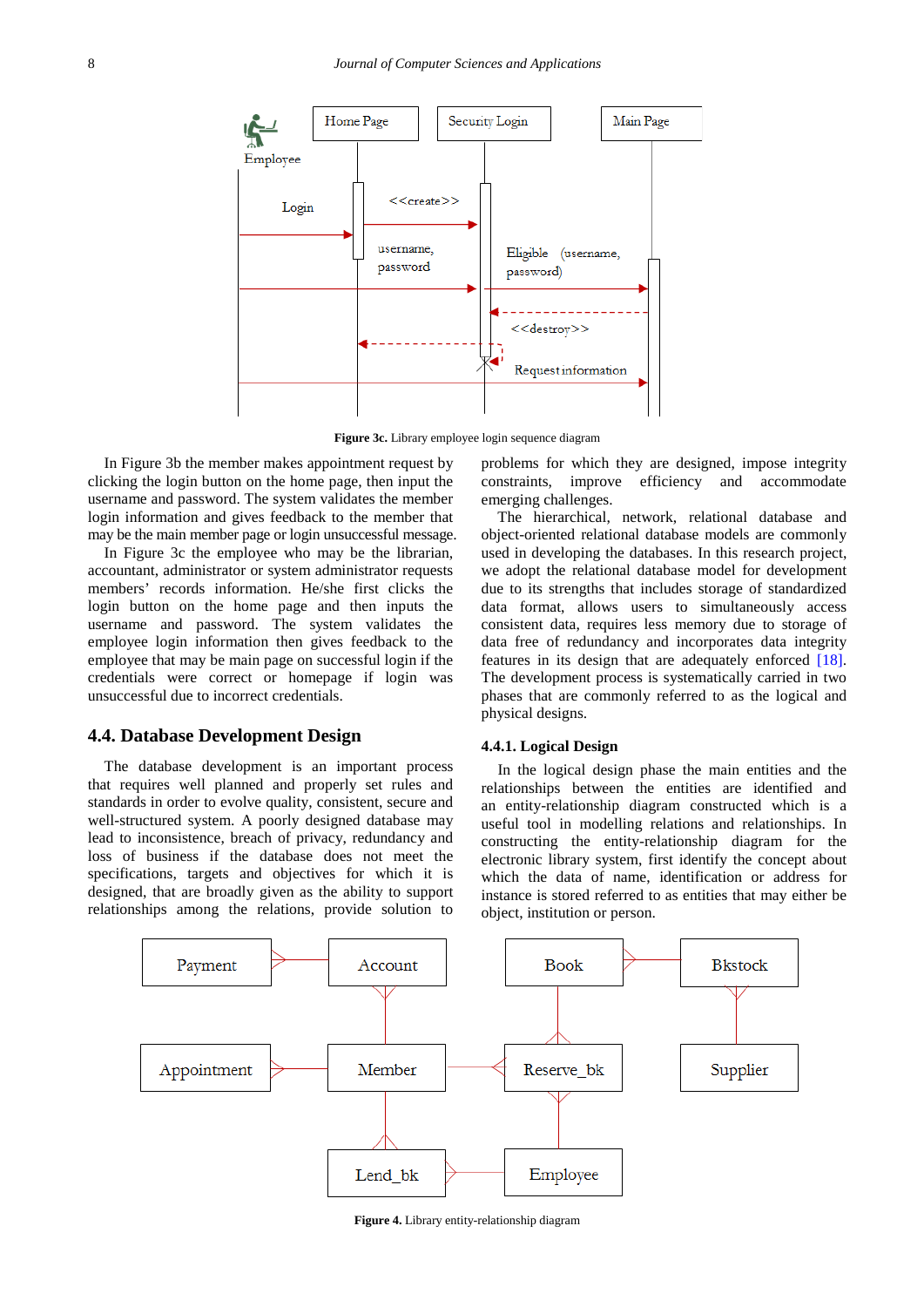![](_page_8_Figure_1.jpeg)

**Figure 5.** Library conceptual model

The entities identified for electronic library system includes book, member, payment, account, appointment, employee, lend, reserve, stock and supplier. The relationships between entities indicates the sharing of data between entities that may either be one-to-many or many-to-one as shown in Figure 4. Next, identify the attributes of each and every entity or relation by observing current library systems, the documents and reports of library systems and the requirements specification of the proposed electronic library system. The entity relationship diagram is crucial as it relates and validates the relationships between the relations that guides in making a decision on whether additional relations or discarding relations is appropriate. The relations that are normally discarded are ones that have one-to-one relationship while the relations with many-to-many relationships are modelled to include additional relations since the many-to-many may lead to undesirable effects in the design of the database. The modelling of relations, attributes and relationships between the relations is represented in the conceptual model shown in Figure 5.

#### **4.4.2. Physical Design**

The representation design of the data in the physical representation of the logical design in a system is referred to as the physical design. The first task in the design is to identify attributes that are unique for every row in the relations, then based on personal preference, judgement and convenience, select the primary key for each of the relations from the attributes of the relations. In instances where there are more than one candidate key, randomly pick one of them, but if there is no unique candidate key, then explore the possibility of combining two or more attributes or include a new attribute in the relation that will have the unique property for every row or record. In order to relate the relations, we could include the primary key attribute of a relation in relation or relations that we wish to relate the relation. This would enable the user to extract related information more efficiently from relations where it is currently being held. The representation of the relations, primary keys and foreign keys of the proposed electronic library system is depicted as schema diagram shown in Figure 6.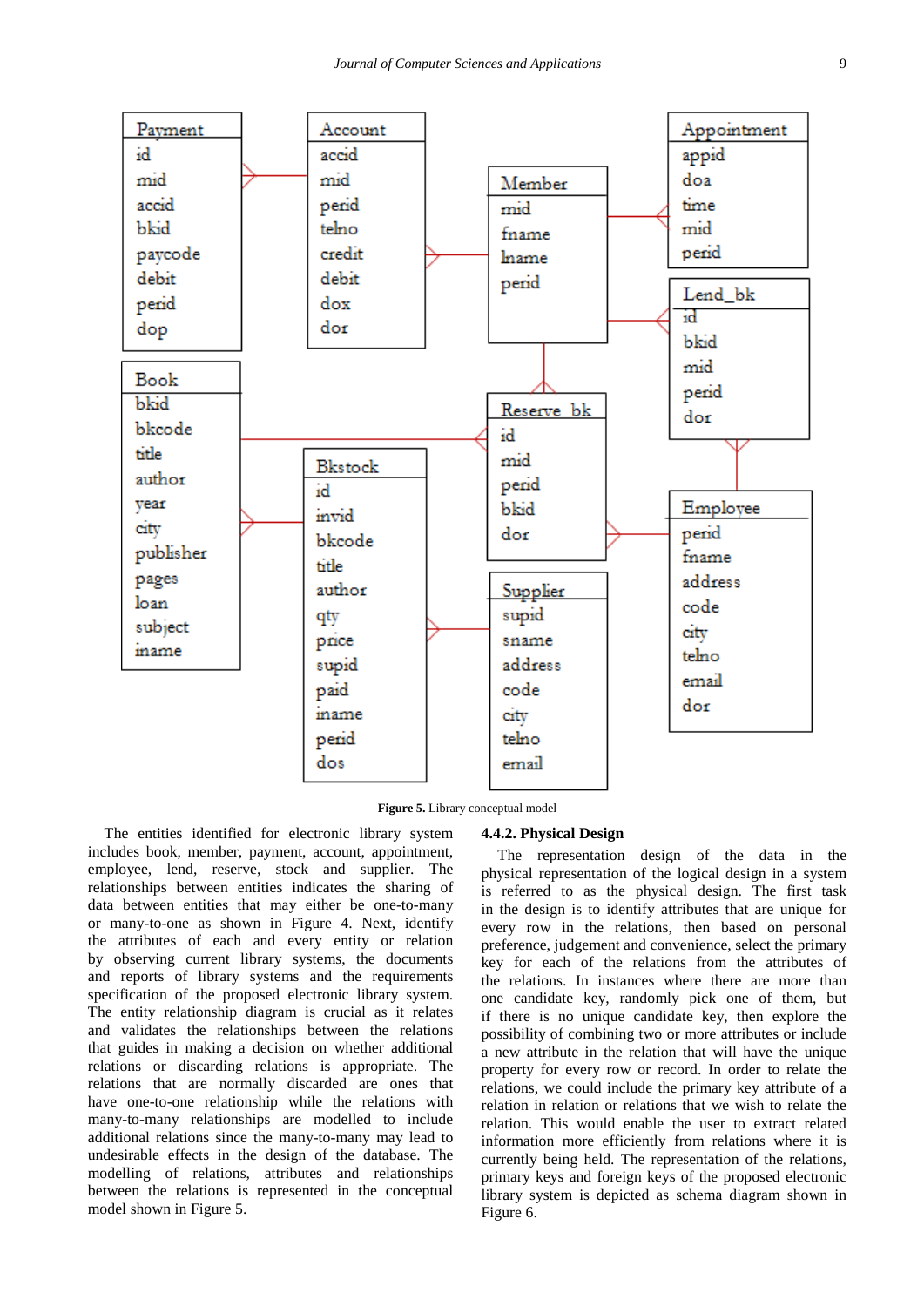![](_page_9_Figure_1.jpeg)

**Figure 6.** Library schema diagram

In member relation all the possible attributes that are unique in every row in order to determine the primary key are considered. The attribute member number is the only possible candidate key. The member number attribute is then selected as the primary key for the member relation. The next relation employee has candidate keys of employee number, telephone and email. The employee number is conveniently selected as the primary key for this relation. The supplier relation has the supplier number selected as the primary key as well.

In the book relation, we have the book number, book code, title, author, year, city and publisher as the possible candidates. The book code is conveniently selected as the primary key in this book relation. The stock relation has stock number and invoice number as candidate keys. The stock number subjectively selected as the primary key. The reserve relation has reserve number as the only possible primary key and therefore it is selected as the primary key for the reserve relation. The lend relation has lend number automatically generated and becomes the primary key for lend relation.

In the payment relation, we have the payment number automatically generated as the only possible primary key in payment relation. The account relation has account number as the only possible primary key and therefore

selected as the primary key. The appointment relation has appointment number as the only possible primary key and therefore it is selected as the primary key for the appointment relation. The book, stock, lend and reserve have book number, stock number, lend number and reserve number selected as the primary keys as well.

In relating the relations directly, the foreign keys are established. The first relation payment can be related to account relation by including the account number in the payment relation. The second relation member can be related to the account, appointment and lend relations by including the member number in the account, appointment and lend relations. The book relation can be related to the reserve relation by including the book number in the book relation. The supplier relation is related to stock relation by including the supplier number in the stock relation while the employee relation is related to reserve and lend relations by including the employee number in the reserve and lend relations. In order to take into consideration the data precision, storage memory requirement and efficiency in processing, appropriate size and data type for each of the columns in the physical model design is given a priority consideration as it plays an important role in database design development. In addition to the selection of correct data types the integrity constrains are carefully enforced.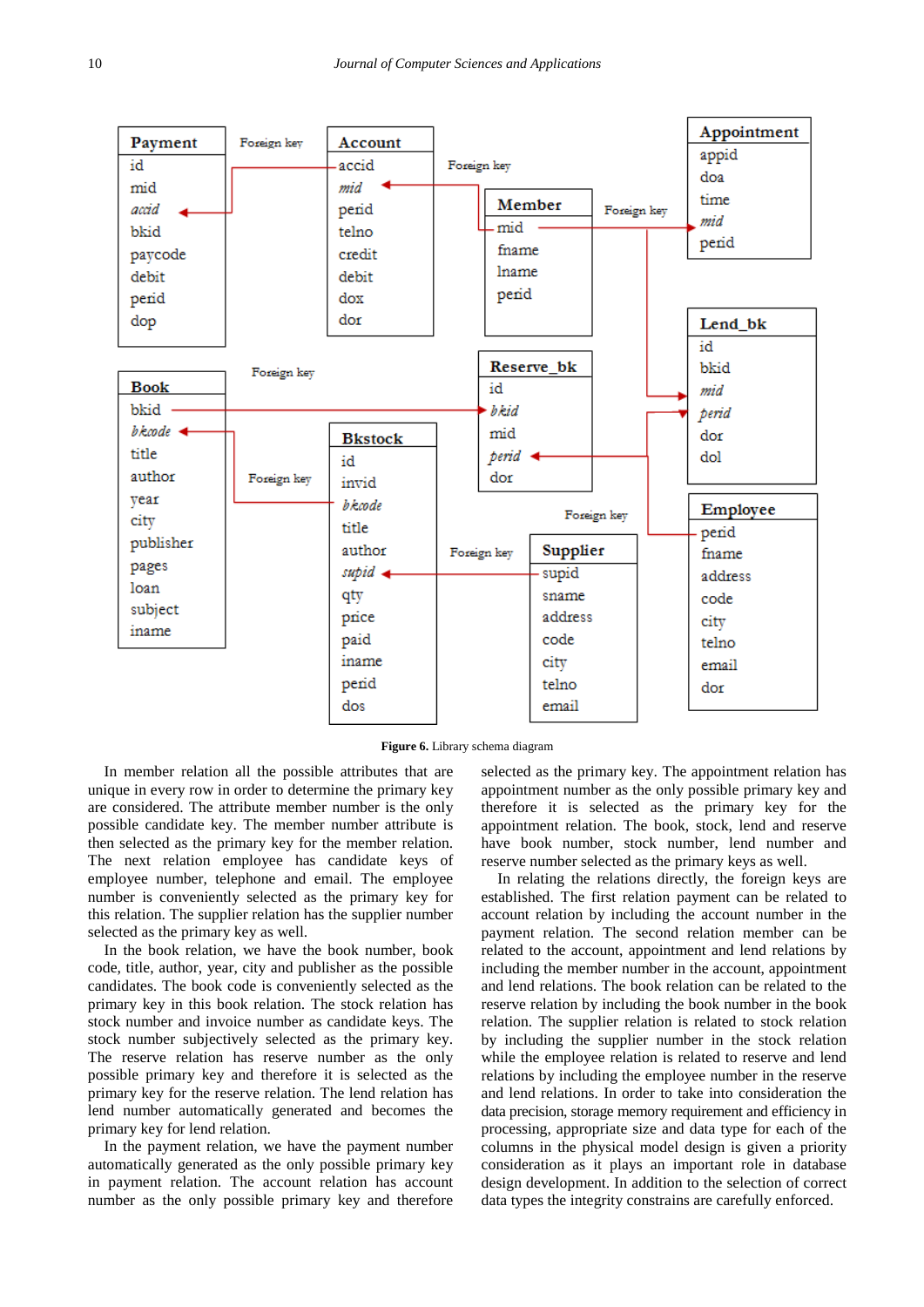## **4.5. User Interface Design**

Search

**Home** About Us

.<br>Register student<br>Student **Employe**  $C + \frac{1}{2}$ 

The design of user interface requires skills and input from various expertise in software development that includes the graphic designers, system analysts, programmers, engineers, information records personnel, accountants, managers and stakeholders [\[19\].](#page-14-18) In this research project the user interface was developed based on the user requirements specifications in which the main guiding principles considered includes the system qualities of navigation, accessibility, visibility, usefulness and feedback [\[20\].](#page-14-19)

In the initial stages of developing the user interface, the sketches are drawn based on the use cases of login, search, add, update, delete and display books' information of users and services. Since the actors have varying privileges, the pages are designed for categories of users that are broadly classified as non-members and members. The members are further categorised as members, lenders, suppliers, accountants, administrators, librarian and system administrators. The actors are assigned appropriate

interfaces as a measures of making the system secure in order to reduce the chances of unauthorised access to records and services. In the home page usually accessed by members and non-members, the user is allowed to browse, search, register or login. Once the individual seeking the services has registered, he/she can now access the main page as depicted in Figure 7 using the authorised personal security credentials.

The home page sketch in Figure 7 would then be designed in order to obtain home page that the user would use to search, browse, login or access the home page menu where the user can click the buttons to display the registration form for registration as a member, employee or supplier as shown in Figure 8. If the user wishes to register as a member, then he/she would click the register button to access an electronic registration form shown in Figure 9 where the user would fill the personal information of first name, last name, address and contact information. On completion, the user would then click the register button to submit personal information or click cancel to discard the filled information.

![](_page_10_Figure_6.jpeg)

**Figure 7.** Electronic library system pages design

![](_page_10_Picture_8.jpeg)

Jomo Kenvatta University of Agriculture and Technology **Library Services** P.O. Box 62000-00200 Phone: +254 (067)711 101 112 Email: library@ikuat ac ke

![](_page_10_Picture_10.jpeg)

 $username$ 

![](_page_10_Picture_11.jpeg)

![](_page_10_Picture_12.jpeg)

**Figure 8.** Electronic library home page interface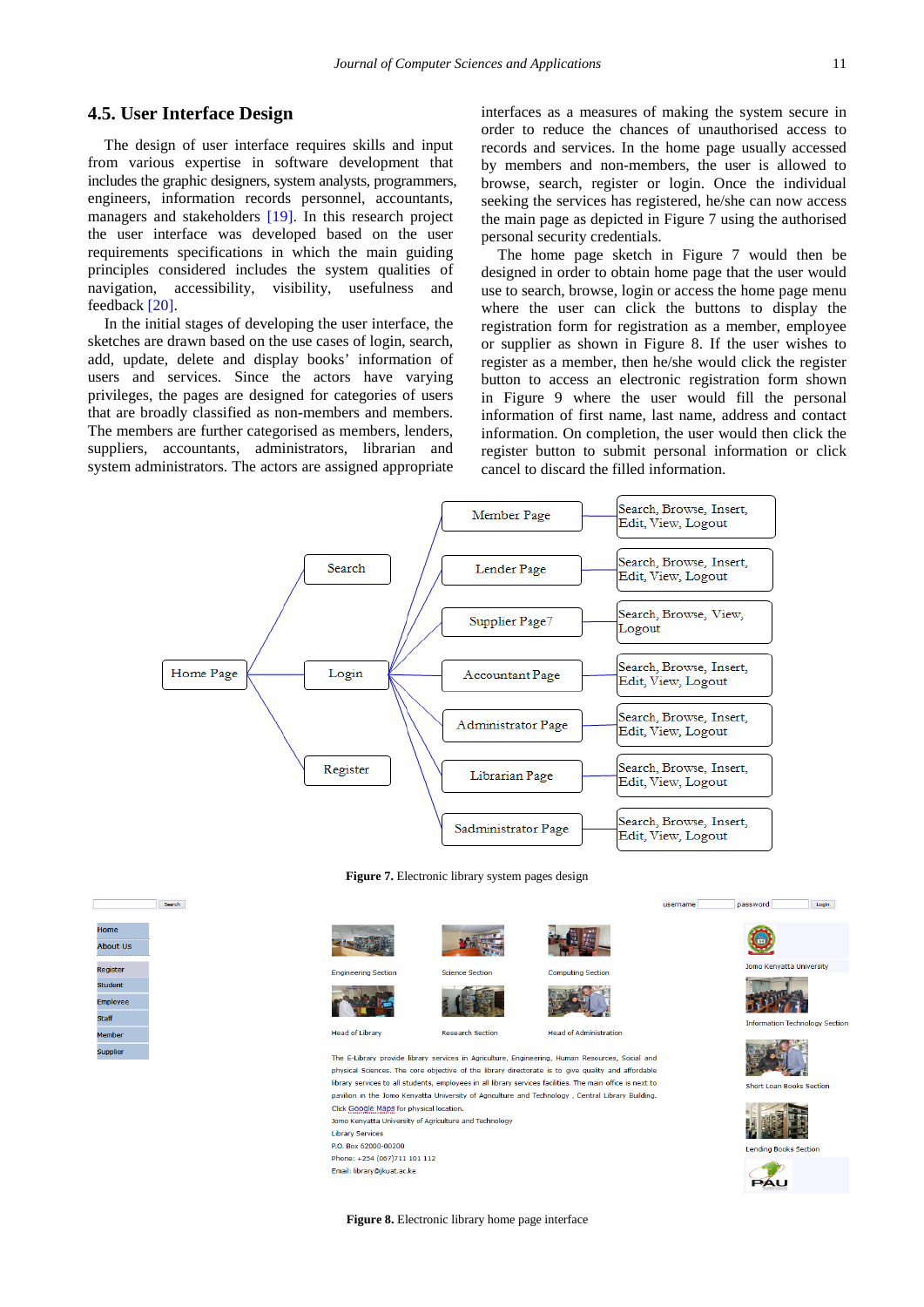![](_page_11_Figure_1.jpeg)

![](_page_11_Figure_2.jpeg)

If all the information is correct and complete, the user would be sent a notification of successful registration otherwise the user would be notified of unsuccessful registration. The correct information would then be processed by the administrator who will accept or reject the request of registration. If the administrator approves the request, the user would be notified of the acceptance of registration request and would also be sent the identification number, username and password through the email address that

would be used in subsequent system login, identification and reference whenever the user seeks electronic library services. In order to login, the user need to click the login button on the home page, then type username and password and clicks login button. If the username and password are correctly filled, the user will access the member, lender, accountant, supplier, administrator, librarian or system administrator page if the login credentials were given in the order listed respectively as depicted in Figure 10.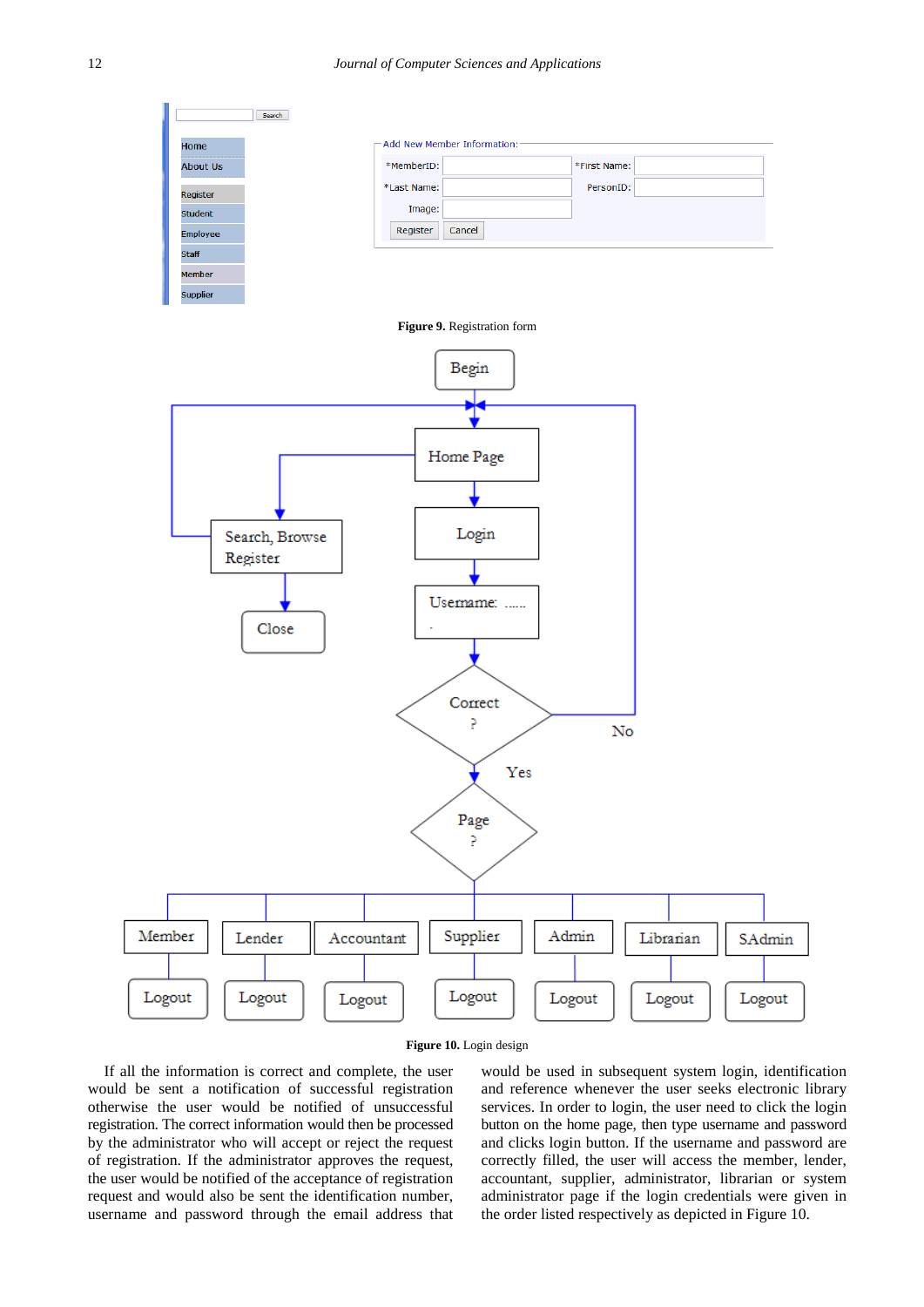![](_page_12_Picture_1.jpeg)

**Figure 11a.** Member mainpage interface

If user login is successful, he/she will access the main page that will have the options of search, logout and main menu depending on the user login credentials that may be as member, lender, accountant, supplier, administrator, librarian or system administrator. The main page menu for system administrator has home, appointment, stock, book, member, employee, staff, student and supplier. In the book menu we have submenu insert, update, delete or view as

depicted in Figure 11a, where the system administrator would insert new records, edit, delete or display books' records.

If the system administartor wish to add or edit or delete or display then he/she need to click the appropritae option that may be insert or update or delete or display. The interface for insert, view, update and delete books' records are as shown in Figures 11b - 11e respectively.

| $\sqsubset$ Add Book Information: |                                                                  |         |                             |   |
|-----------------------------------|------------------------------------------------------------------|---------|-----------------------------|---|
|                                   |                                                                  |         |                             |   |
| Book Code: QA55 v                 |                                                                  | BookID: |                             |   |
|                                   | Title: Probability, Random Variables, and Stochastic Processes v |         | Author: Athanasios papoulis | v |
|                                   | Year: $2005 \times$                                              |         | City: New York<br>٧         |   |
|                                   | Publisher: McGraw-Hill<br>$\checkmark$                           | *Pages: |                             |   |
|                                   | Loan: Short Loan $\vee$                                          |         | v<br>Subject: Mathematics   |   |
|                                   | Book: imgbk3.jpg<br>$\checkmark$                                 |         | Agriculture                 |   |
| Insert                            | Cancel                                                           |         | <b>Biological</b>           |   |
|                                   |                                                                  |         | Chemistry                   |   |

**Figure 11b.** Insert book record

| <b>Book Information</b> |                                                               |                                     |                                                              |  |  |  |  |  |
|-------------------------|---------------------------------------------------------------|-------------------------------------|--------------------------------------------------------------|--|--|--|--|--|
| BookID Title            |                                                               | Author                              | Image                                                        |  |  |  |  |  |
| 55110                   | Random Variables and Stochastic Processes Athanasios Papoulis |                                     | 9                                                            |  |  |  |  |  |
|                         | 69430 Course in Mathematical Modeling                         | Douglas Mooney, Randall Swift       |                                                              |  |  |  |  |  |
| 88630                   | <b>Basic Econometrics</b>                                     | Damodar N. Gujarati, Dawn C. Porter |                                                              |  |  |  |  |  |
| 26861                   | <b>Time Series</b>                                            | Sir Maurice Kendall, J Keith Ord    | <b>Jennie</b><br><b><i><u><u><b>DAMARELE</b></u></u></i></b> |  |  |  |  |  |
| 69431                   | Course in Mathematical Modeling                               | Douglas Mooney, Randall Swift       |                                                              |  |  |  |  |  |

**Figure 11c.** Display selected books records

|          | $\lnot$ Update Book Information: $\lnot$                     |
|----------|--------------------------------------------------------------|
|          |                                                              |
| *BookID: |                                                              |
|          | Title: Probability, Random Variables, and Stochastic Proc. v |
|          | *Loan: Short Loan v                                          |
|          | Subject: Mathematics<br>$\checkmark$                         |
| Update   | Cancel                                                       |

**Figure 11d.** Update book record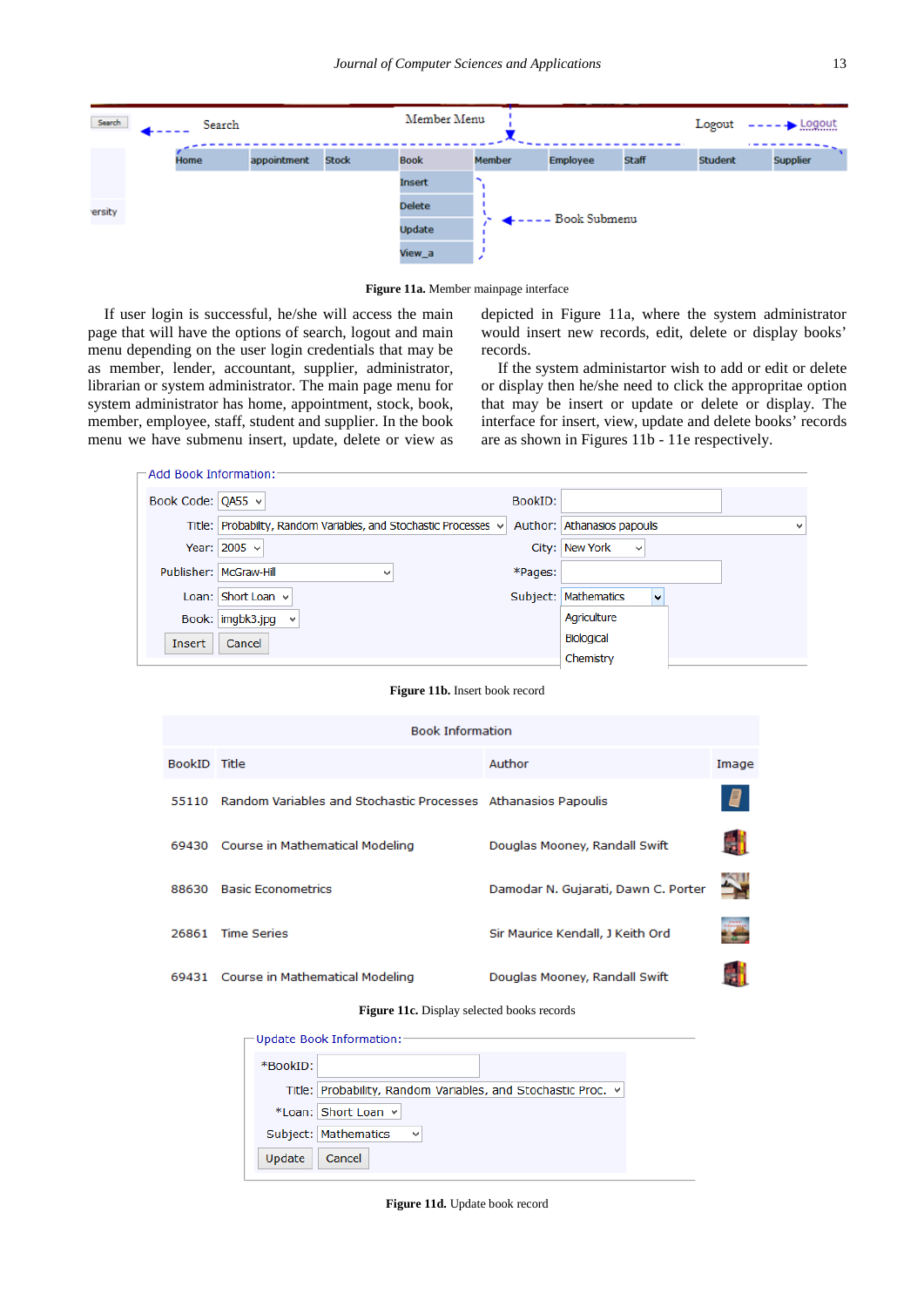| ← Delete Book Information |        |  |  |  |
|---------------------------|--------|--|--|--|
| <b>Book Code:</b>         |        |  |  |  |
| Book ID:                  |        |  |  |  |
| <b>Delete</b>             | Cancel |  |  |  |

**Figure 11e.** Delete book record

# **5. Development Process Cycle, Conclusion and Further Research**

#### **5.1. Development**

The development of the electronic library system involved and implemented the five phases of secure software development life cycle that includes the phases of implementation, testing, security, deployment and maintenance as described below;

#### a) **Implementation**

The implementation of the electronic library system involved writing source codes for login, searching, validation, registration, insert, edit, delete and display records.

#### b) **Testing plan**

The strategy of testing the system before the launch in the institutions and organizations will involve testing each sub-menu of the system using appropriate test data. This is important as it validates how the system would function as per the set specifications and standards to the satisfaction of the users and stakeholders.

#### c) **Security**

The electronic library system would store and allow retrieval of books records and information transmitted across networks in education institutions, organization and homes that need to be protected from the unauthorised individuals or virus attacks. In protecting the stored records, the first measure is to train system users on the dangers and effects of the virus attacks. The electronic library users are further encouraged to use updated antivirus software and make backup copies of books' records regularly that would be used in the event of virus attack on the electronic library system. The second security measure is to make sure authorised persons access library services by implementing the using of access login credential whenever a person seeks library service online to avoid persons who might be having ill intentions or simply persons whose intention is to sabotage the services for personal gains especially the education service providers' competitors.

In order to protect data over local and unlimited networks, there is need to have digital encryption and decryption to enable the data and information transferred over the networks to be transmitted safely and secure. In encryption substitution, transposition, XOR logic and Rivest, Shamir Adelman (RSA) algorithms have been developed and considered appropriate methods of encryption in the proposed electronic library system. In evaluating the encryption algorithms, the RSA algorithm is more secure encryption standard compared to the competitors algorithms because of its large key size ranges and factorization of large numbers based on number theory. In addition to encryption, information sent across networks would have digital certification that would enable the recipients to receive and access library records and services from known sources.

#### d) **Deployment**

The deployment of the electronic library system product involves the distribution and installation of the product in the education and research institutions. The first step in the process phase is to carefully plan the deployment strategy for marketing and installing the software product. This involves preparing the software product copies, licenses and setting up a team of persons with good communication and information technology skills to market the electronic library software product. The plan would also include the strategy on how to identify potential institutions and organizations that are currently in need of the product to improve education sector that would include private and public education institutions and organizations. Once this planning is complete and deployment readiness determined, the deployment phase process plan is then executed.

#### e) **Maintenance**

The maintenance of the software involves identification of the faults in the software and modifying the software after it has been deployed. Since the software would have been prepared without the input of all stakeholders, the maintenance process is inevitable and the faults may either result from the design or interference with other existing software and hardware. In the developed electronic library system, the maintenance would be a continuous process and will be an iterative process where the design may be modified or the requirements and specification revisited to correct anomalies that might interfere and lead to poor performance of the product.

## **5.2. Conclusion**

In this research project we have been able to show how the electronic library system can be used to manage the library services in academic institutions and organizations. In particular we have designed and developed an electronic library system prototype that could be used in improving and managing library records and services. The prototype designed, developed and implemented would manage the following operations and tasks;

- a) Allow registration of members who seek library services in approved education institutions.
- b) Able to manage books and fine payments records.
- c) Allow members to make or cancel appointments, that is, they conveniently arrange to visit the library for service at a convenient and appropriate time, services that are not incorporated in the components of the current electronic library systems and therefore not available.